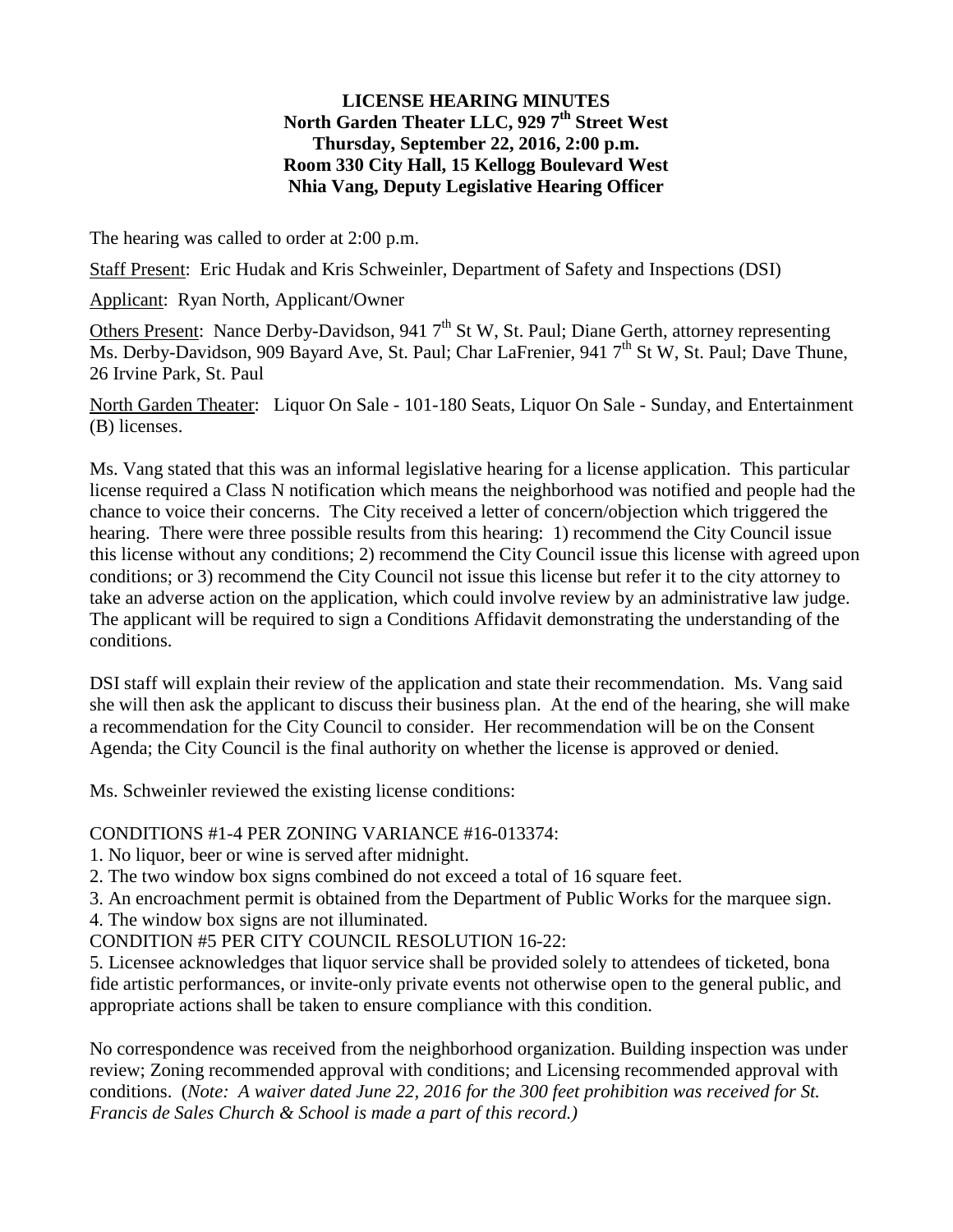Ms. Vang stated that the following correspondence was received prior to the hearing: letter dated July 18, 2016 and received on September 16, 2016 from John Davidson and Nance Derby-Davidson, 941  $7<sup>th</sup>$  St W, expressing concerns about the license application; an email dated September 20, 2016 from Jeff McAllister, Music Go Round, 933 7th St W, expressing support for the license application. *Said correspondence is made a part of this record.*

Ms. Vang reviewed the floor plan of the proposed establishment and asked Mr. North to explain his business plan: design of space, use of space, number of staff, deliveries, trash service, etc.

Mr. North stated that he and his wife had many years of experience in the theater business. It was their vision to rent the facility for private shows, films, plays, weddings, graduations fundraisers, corporate meetings, and other community events. The stage and seating would be moveable to accommodate the needs of an event. He planned to hire approximately 15 to 20 part-time staff which would include house managers, production managers, technical support, and bar staff. There would be a catering kitchen located near the back of the building with food being brought in and not prepared on site. They would also offer snacks for sale such as popcorn, candy and other prepared foods. He acknowledged that parking was an issue for the neighborhood and was working with the church, St. Francis de Sales, to secure a parking agreement on a number of spaces to use for events. He planned to have deliveries made at the front of the building since that was where the bar and concessions would be located. As for trash service, he believed there was enough room at the back of the building to accommodate trash receptacles. He did not know at this time how many times per week trash pickup service would be required.

Mr. North read from a prepared statement *(which is made a part of this record)*. He then presented a video from the July 20, 2016 City Council Public Hearing, Ordinance 16-22, Creating a commercial development district at North Garden Theater (formerly the Garden Theater) located at 929 Seventh Street West pursuant to Section 17.07.1 of the City Charter and Section 409.20 of the Legislative Code. Councilmember Noecker overwhelmingly expressed her support of the proposed project and the creation of the commercial development district. Mr. North also presented a list of names in support and comments in support of the proposed theater. *Said documents are made a part of this record.*

Ms. Vang asked about the waiver of the distance requirements for the church and school for this liquor license since it was less than 300 feet from the proposed establishment. Ms. Schweinler responded that the city attorney had reviewed the waiver requirements and determined that the church owned the school and had the authority to grant the waiver for both the school and the church.

Ms. Vang invited the audience to testify.

Ms. Gerth stated that she was requesting certain restrictions be placed on the liquor license and referred to section 409.10 of the legislative code. The main concerns were last call for service, ingress/egress at the rear of the building, and parking. They also did not want a full liquor license to be issued; only beer and wine.

Ms. Derby-Davidson submitted a summary of the conditions she wished to see placed on the license. *Said statement is made a part of this record.*